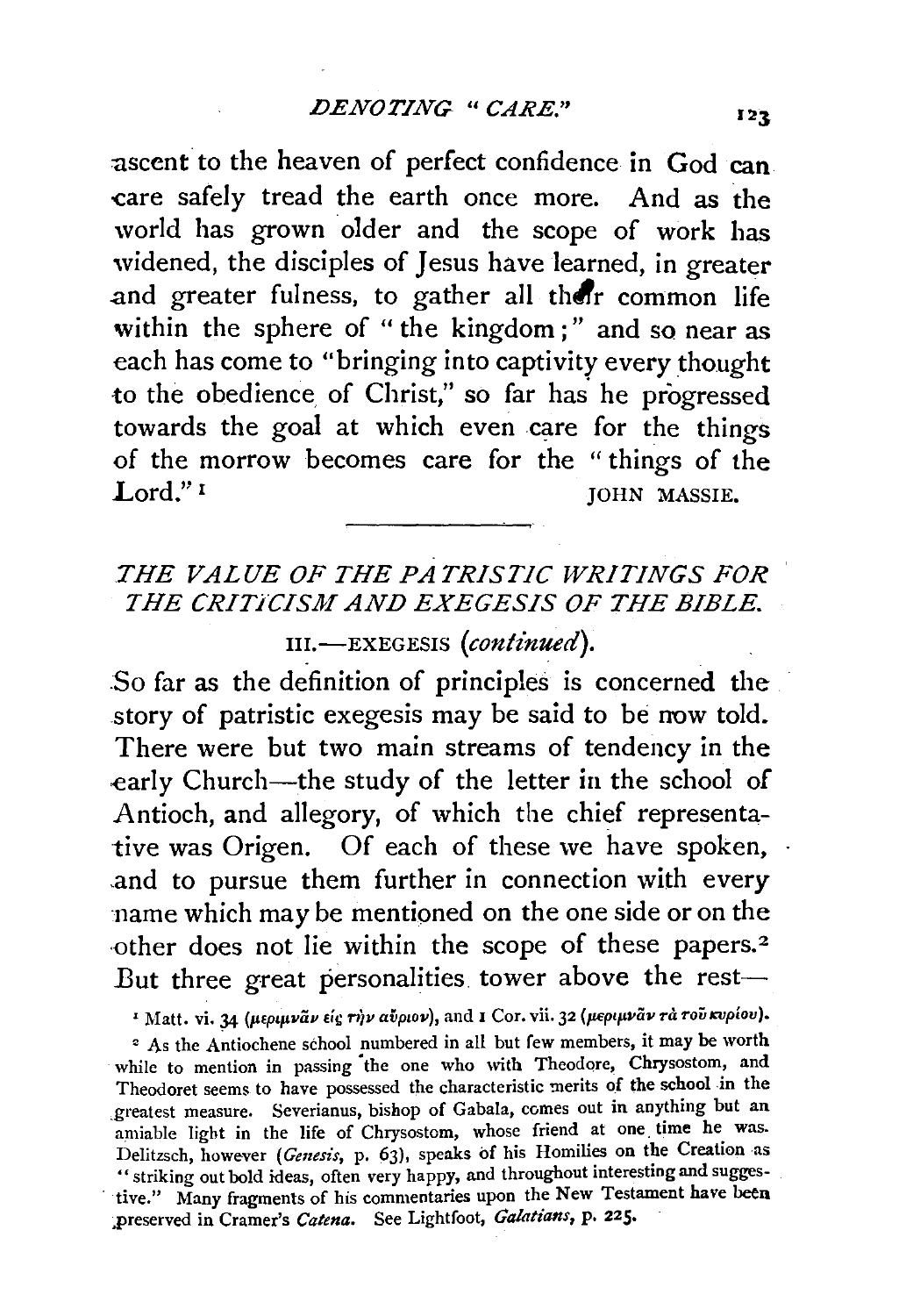Chrysostorh, Jerome, and Augustine. And though no one of the three gives such distinct and logical expression to a single principle as Origen and Theodore<sup>.</sup> .of Mopsuestia, their reputation stands, and has always. stood, so high, and their merits are in different ways. so conspicuous, that some account will be expected of them.

Chrysostom was a contemporary-indeed; a somewhat older contemporary-of Theodore. They both sate together as disciples at the feet of Diodorus of Tarsus,. and the earliest works that we have from Chrysostom's pen are two touching letters addressed to his friend Theodore, who had fallen passionately in love with a girl named Hermione, and was tempted to renounce the ascetic life which he had begun to take up. With such a teacher arid in such companionship Chrysostom could not fail to imbibe the Antiochene principles of interpretation, more especially as his own natural clearsightedness and good sense predisposed him to them. He did not, however, carry them as far as his fellow· pupil. Though Theodore, like Chrysostom, had for a great part of his life the cares of a diocese, and though he too not seldom introduces practical matter in his. commentaries, still the practical element did not predominate as it did with Chrysostom. The purely intellectual bent in Theodore. was more pronounced ;. his boldness and tenacity of character were greater; and it is therefore not to be wondered at if his logic: was more rigorous and his views more uncompromising.

Naturally it is in dealing with the Old Testament that the divergence between the two friends is most. perceptible. There is, indeed, a general agreement. Chrysostom too lays the main stress on the literal and.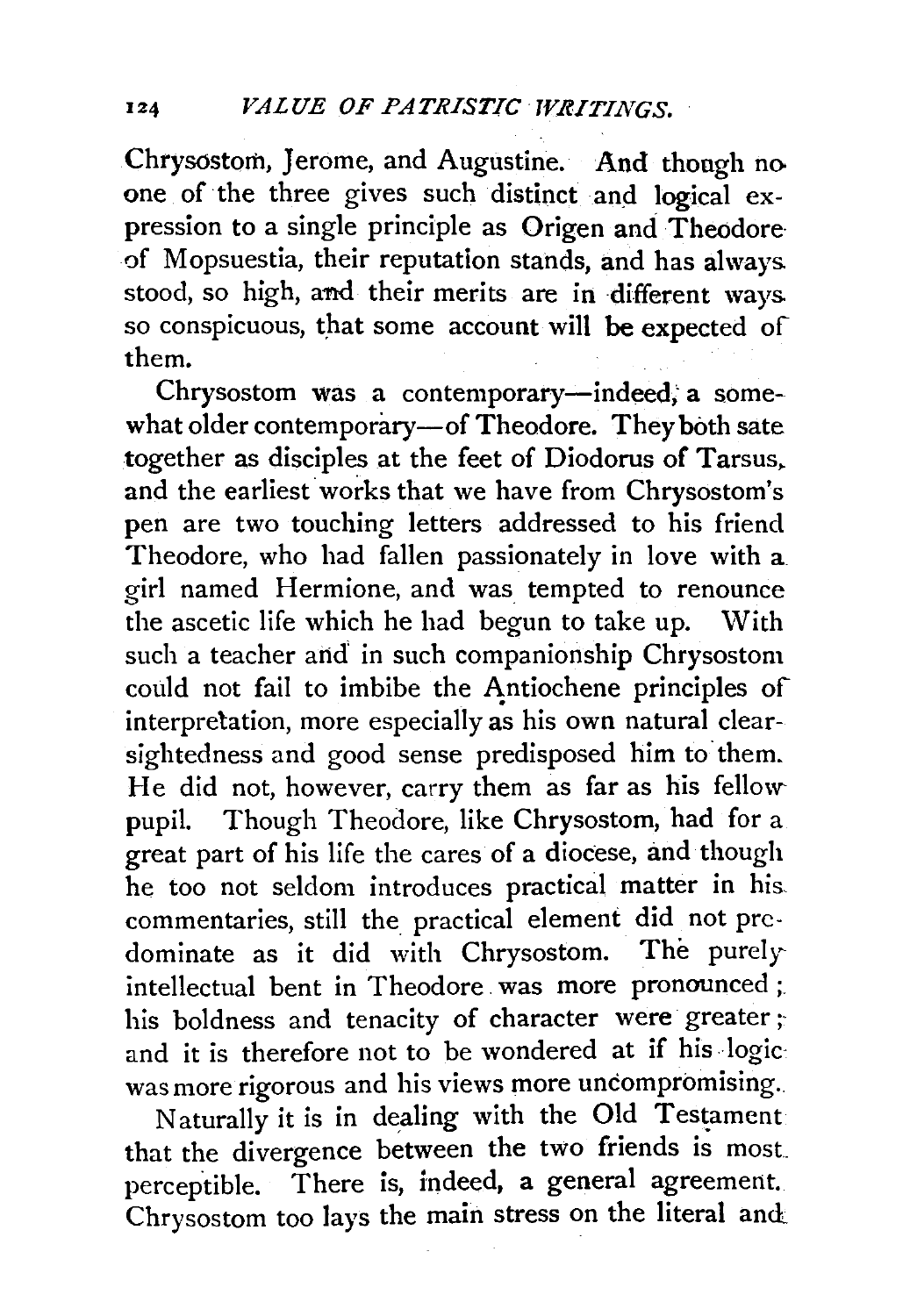historical sense of the Old Testament as well as of the New. He does not altogether exclude allegory, but he admits it only sparingly, and as a rule more with the license of the preacher than as strict exegesis. The following, for instance, clearly expresses his own standpoint. Speaking of the words  $(Isa, i. 22)$  "thy silver is become dross, thy wine mixed with water," "some," he says, "understanding the marvellous wisdom of God have taken this passage anagogically. For it is urged that the great and sublime Isaiah would not have spoken of usurers of villany and traders of destruction. But it is said that silver here means the • oracles of God,' and that wine means 'teaching.' . . . For my part I do not disparage  $(\partial \tau \psi \partial \phi)$  this explanation, but at the same ·time I should say that the other is nearer the truth" (*ἀληθεστέραν*).<sup>1</sup> Types Chrysostom admits more freely ; but the doctrine of types, as we saw; is peculiarly Antiochene. It is, however, doubtful whether Theodore would have gone quite so far as this : " The Church is the ark, Noah is Christ, the door is the· Holy Ghost, the olive leaf is the kindness of God towards men" (ή φιλανθρωπία τοῦ θεοῦ).<sup>2</sup> But it is in the more characteristic tenets of Theodore-as to the distinction between the two Testaments and as to the nature of prophecy-that the Antiochene system received the greatest modification at the hands of Chrysostom. Here again there is a certain approximation. Chrysostom allows that there was a "condescension " (*συγκατάβασι*ς) to human infirmity in the language used under the older dispensation. To this were to be set down anthropopathic expressions such

<sup>&</sup>lt;sup>1</sup> Foerster, *Chrysostomus in seinem Verhältniss zur antiochenischen Schule*, p. 21.

*<sup>3</sup>* Ihid. p. 23, n.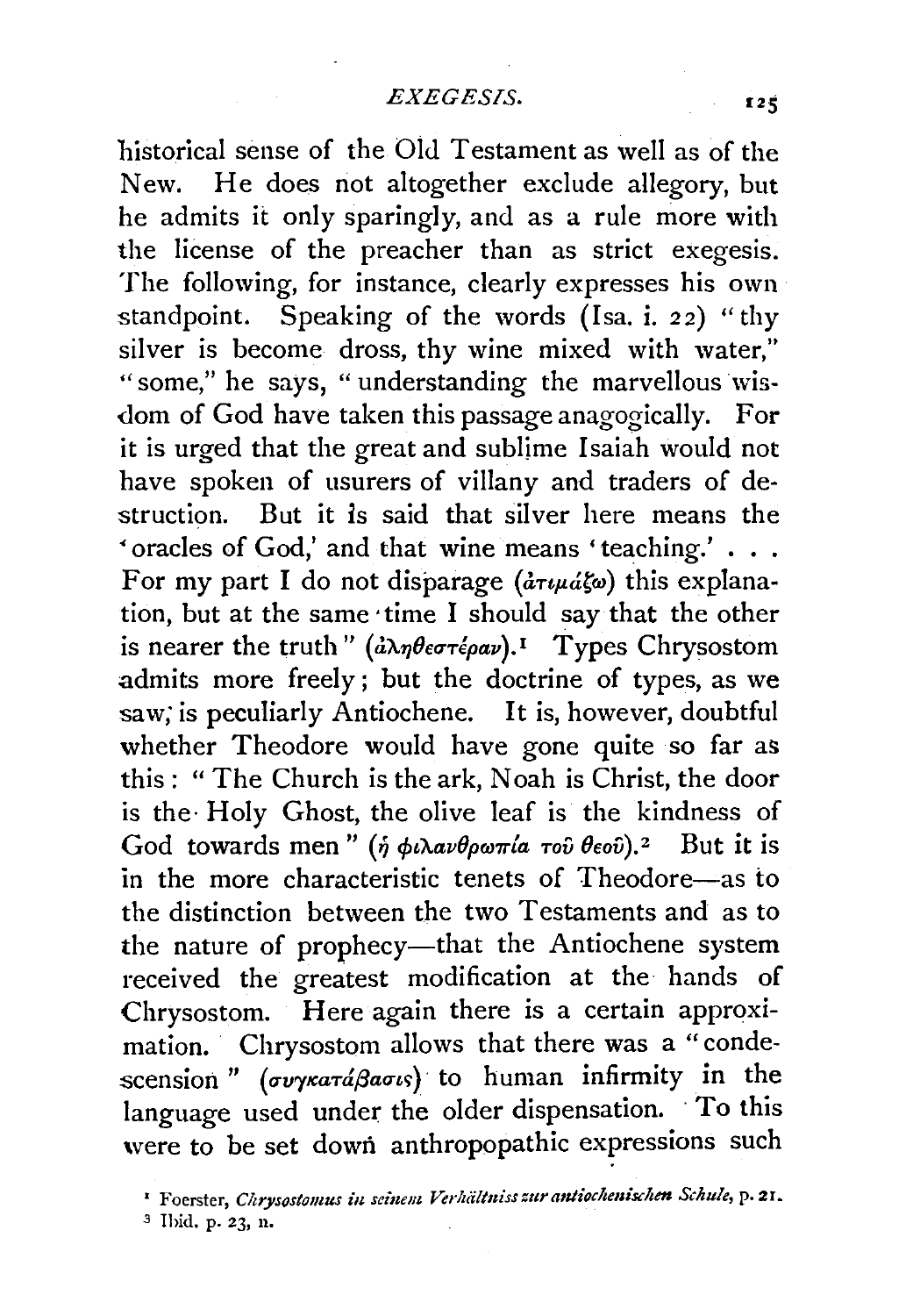as " the anger," or " the wrath," of God. They were adapted to the dulness of the hearer's understanding- ''just as in conversing with barbarians we make use of their own tongue."<sup>1</sup> Chrysostom has also caught the principle which underlies the Sermon on the Mount. He sees that the precept, "Whosoever is angry with his brother." &c., cuts at the root of the vice of which the sixth commandment prohibits the overt expression. In such points there is a recognition of development in the New Testamentas compared with the Old. But Chrysostom is much less careful than Theodore in admitting allusions to the Trinity and to detailed facts in the New Testament history. In the Homilies against the Jews, for instance, " such passages as *Their sotmd is gone out tmto all lands, That thou. mayest make· princes in all lands,* are cited as if exclusively predictive of the propagation of Christianity. In such words as The virgins that be her fellows shall bear her company, he sees a distinct foreshadowing of the honour to be paid to virginity under Christianity. In other passages, again, he is misled by ignorance of the Hebrew, and a too literal adherence to the Septuagint translation. In the passage, *I will make thy officers peace*, thine 'exactors' being rendered in the Septuagint bishops or overseers, he extracts from this word a direct reference to the Christian priesthood. He shall descend like rain *into a fleece* of *wool* is interpreted as significant of the extreme secrecy of Christ's birth, and the noiseless. gentleness with which his kingdom was founded."<sup>2</sup> The prophecies are pressed even into the prediction of minute details. "So great was the accuracy of the

• Foerster, *Chrysostonms,* &c., p. 36.

<sup>•</sup> Stephens, *Lift of Saint Chrysostom,* P· 125.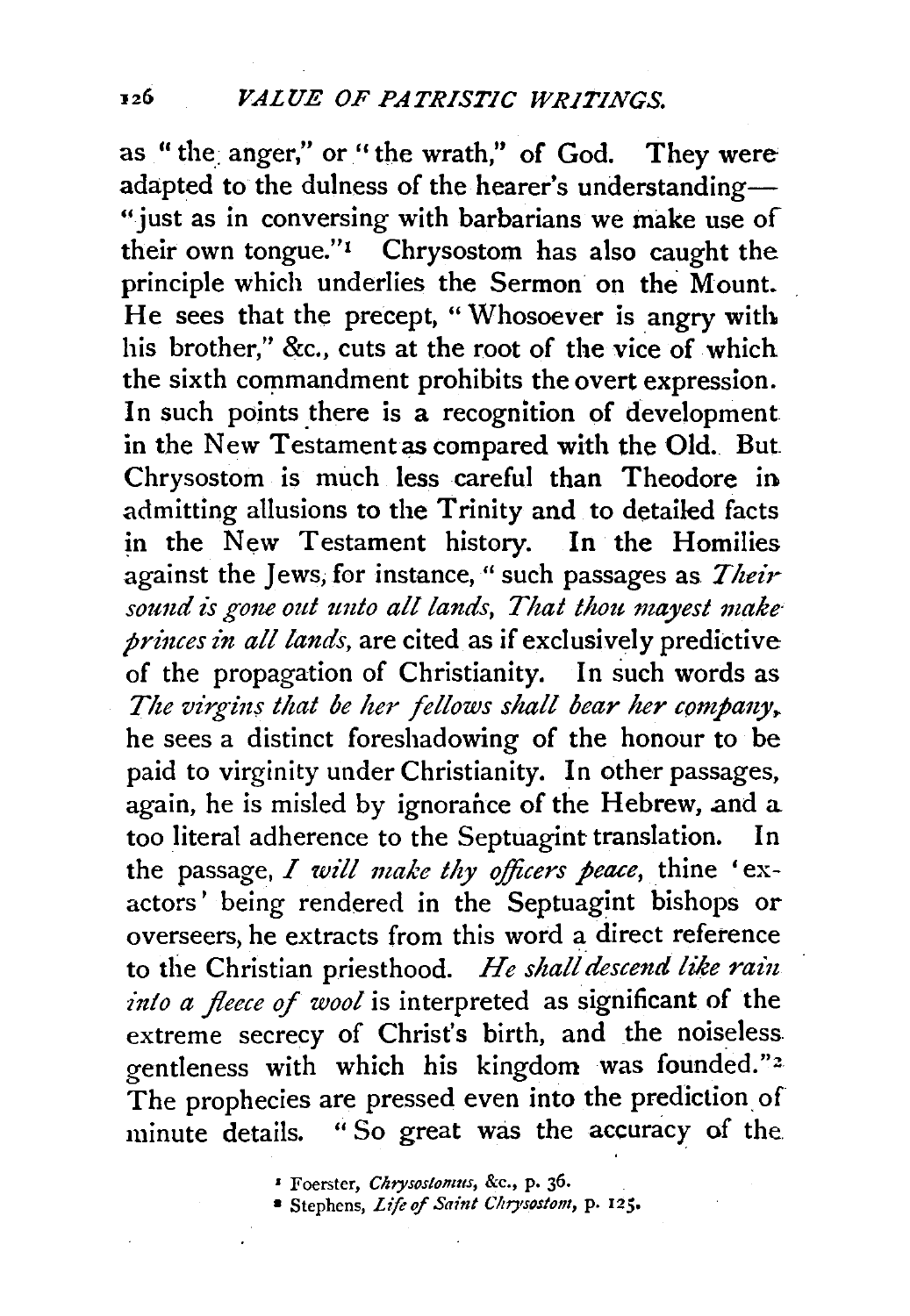Prophets that they omit none of these things, but fore. tell his very journeymgs and changes of place, and the intent with which he acted therein; that thou mightest learn how they spake all by the Spirit." The  $Trini$ . tarian dogma is found in such passages as Genesis i. 26, "Let us make man in our image;" Genesis xi. 7. " Let us go down and there confound their language ; '' Genesis xix. 24, "Then the Lord rained  $\ldots$  brimstone and fire from the Lord out of heaven;" Isaiah vi. 3, "Holy, holy, holy," &c ; <sup>1</sup> in this doing no more than many a modern divine, and with more excuse.

It is not in the direction of a scientific apprehension of principles that the chief excellence of Chrysostom as a commentator on the Old Testament scriptures is to be sought, but rather in his power of giving to them. a practical application. His commentaries were at the same time sermons, and sermons of the most telling kind, "No other of the Fathers is at all comparable to him in the skill with which, while keeping as closely as possible to the literal sense of the Old Testament, he vet extracts from it a wealth of real edification. It is the combination of these two sides which secures for him a permanent importance in the history of Old Testament interpretation. This is, however, rather the result of feeling and of the school to which he belonged than of deliberate choice and conscious penetration, He cared less ' to understand all mysteries ' than to produce holiness of life, and so he came. to conceive of the Scriptures rather . as the supreme guide of conduct than as the source of knowledge, and was content to take the Old Testament as he found it." $2$  As to the worth of the particular

' See Foerster, *ChlJ'Sostomus,* &c., p. 27. • DiesteJ,. *Gesch. d. A. T.* p. 135.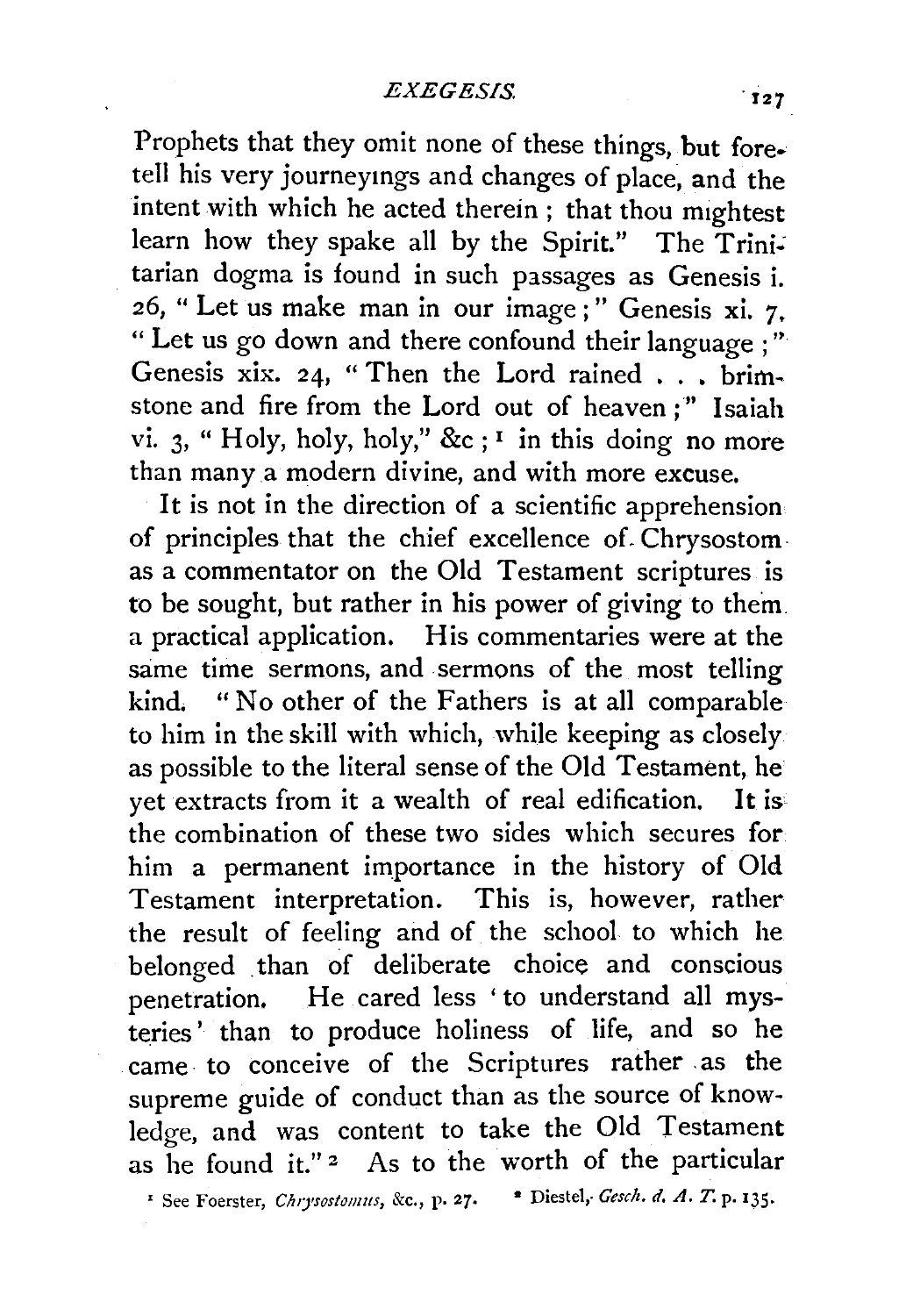commentaries critics do not seem to be quite agreed. The principal are sixty-seven Homilies upon Genesis, Homilies on fifty-eight of the Psalms, and Homilies on Isaiah, of which eight chapters have come down to us. The first of these  $Diestel<sup>T</sup>$  describes as excellent  $($ ausgezeichneten $)$ : whereas to Delitzsch<sup>2</sup> they contributed little of value. Of the Homilies on the Psalms the latter says that "Photius and Suidas placed it in the highest rank among the works of Chrysostom : they are composed in the form of sermons, the style brilliant, the .matter ethical rather than dogmatic ; sometimes the Hebrew text is quoted from Origen's Hexapla, the divergent Greek translations are frequently compared, but unfortunately without names. Of the grammatical and historical method for which the school of Antioch was famous there is here little trace." 3

However it may have been in ancient times, in modern Chrysostom is no doubt known best by his works on the New Testament. Here all his powers had full play, and the combination just noticed of close literal exegesis with pointed and eloquent exhortation is especially remarkable. It was from Chrysostom and Augustine that the Dean of St. Paul's drew most of the features in that sketch of the characteristics of patristic exposition with which this section of our subject was prefaced. We do not need to turn over many pages to see bow true those features are. Here is the opening of the Homilies upon Romans: "As I keep hearing the Epistles of the blessed Paul read, and that twice every week, and often three or four times, whenever we are celebrating the memorials of the holy

> <sup>1</sup> Diestel. *Gcsch. d. A. T.* p. 135. <sup>2</sup> *Genesis*, p. 63. 3 *Psalmen,* p. 38. .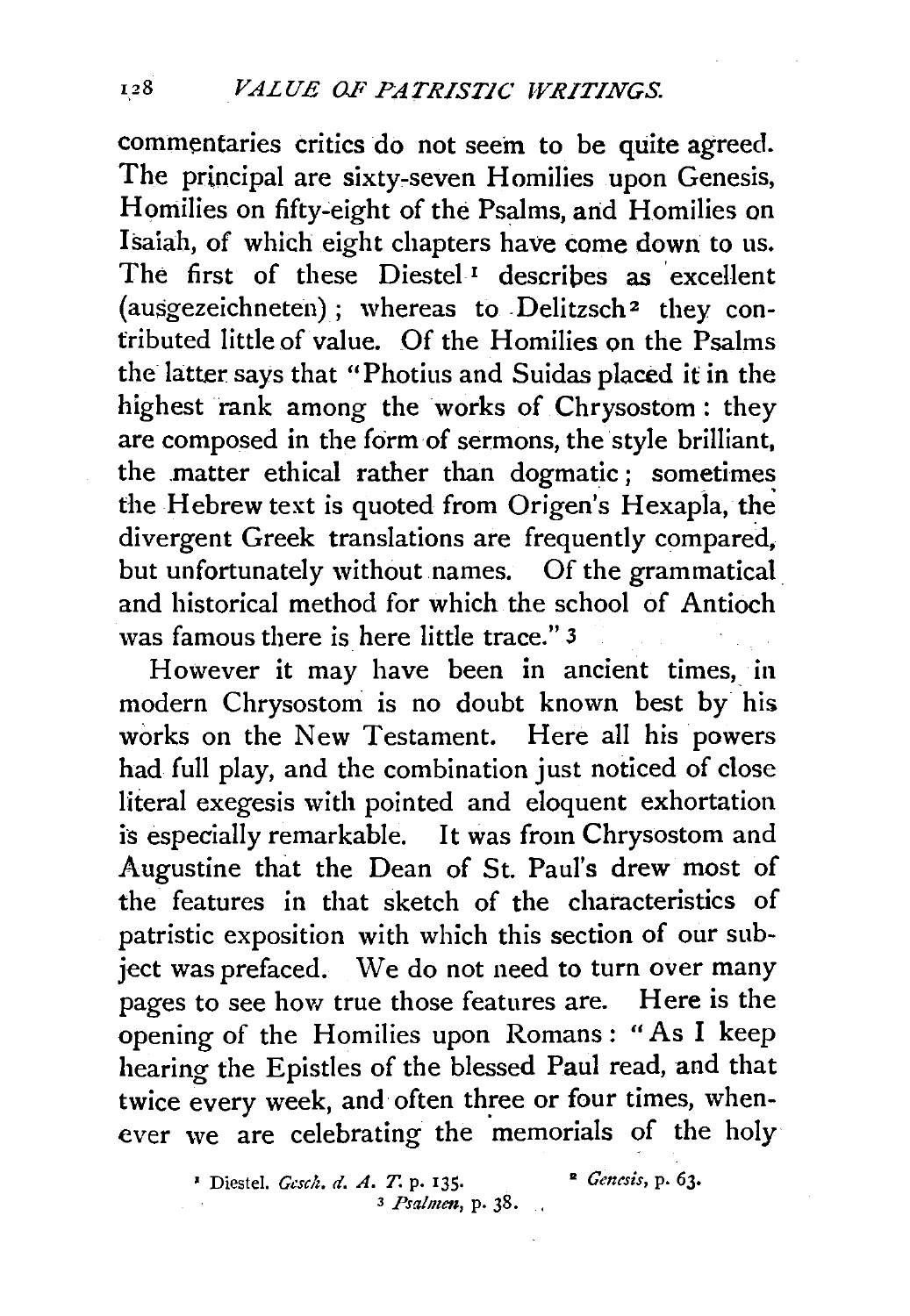martyrs, gladly do I enjoy the spiritual trumpet, and get roused and warmed with desire at recognizing the voice so dear to me, and seem to fancy him all but present to my sight, and to behold him conversing with me. But I grieve and am pained that all people do not know the man as much as they ought to know him; but some are so far ignorant of him as not even to know for certainty the number of his Epistles. And this comes not of incapacity, but of their not having the will to. be continually conversing with this blessed man. For it is not through any natural readiness and sharpness of wit that even I am acquainted with as much as I do know, if I do know anything, but owing to a continual cleaving to the man, and an earnest affection towards him. For what belongs to men beloved, they who love them know above all others; inasmuch as they have them in their thoughts. And thus also the blessed Apostle shews in what he said to the Philippians : *Even as it is meet for me to think this of you all, because I have you in my heart, in my bonds and in the defence* and confirmation of the gospel. And so ye also, if ye be willing to apply to the reading of him with a ready mind will need no other aid. For the word of Christ is true which saith, *Seek and ye shall find; knock and it shall be opmed unto you."* <sup>1</sup>

A passage like this clearly contains the key to Chrysostom's greatness as a commentator. What W ordsworth says about the way to understand a poet applies to the understanding of other writers as well-

<sup>• , .</sup> you must love him, ere to you He will seem worthy of your love.

<sup>&</sup>lt;sup>1</sup> The quotations from the Homilies in this paper are for the most part taken, with some slight alterations, from the Oxford *Library of the Fathers*.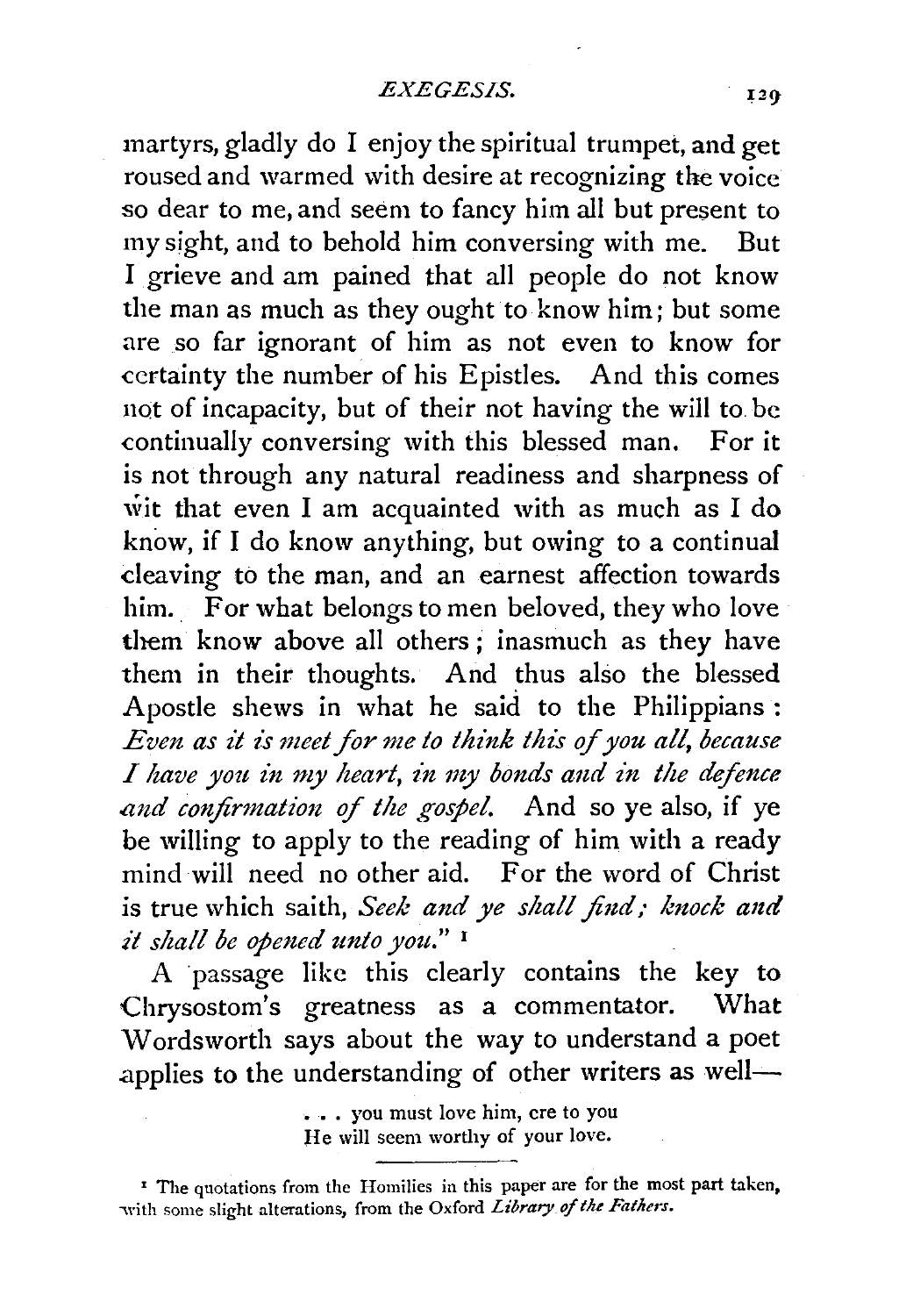It was in this spirit that Chrysostom approached the New Testament scriptures-not merely with reverence and a profound sense of their importance and value. but with ardent personal affection and admiration. In some respects the very divinity which "hedges" in the Bible, and shuts it off from common books, has acted prejudicially to it. It is regarded as a code of laws, a repository of dogmas, which, though divine, still are remote and cold. The intense and tingling life which runs through every fibre in the organism of Scripture, its close and constant contact with humanity, is lost sight of. And where an effort is made to break through the trammels of conventionality and penetrate to this, it is too often by way of reaction, and the ark of the Lord is touched by rash and irreverent hands. Chrysostom lived at a time when there was much less danger of falling into either of these two extremes. His attitude is reverent and yet perfectly simple and unaffected. It may truly be said of him that he regards "passages of Scripture as we do the language that meets us with power and interest from real and present life." After such an introduction as that which has just been quoted to the writings of St. Paul, we see that he could not do otherwise. He approaches them not coldly, but<br>
... ingenti perculsus amore,

and the flame of this enthusiasm burns in him while he speaks.

And yet Chrysostom had a large share of the critical faculty. His quick intelligence, his clearness of apprehension, his unfailing good sense and sobriety of judgment, are not unworthy of the name. We have an example of Chrysostom's treatment of critical topics.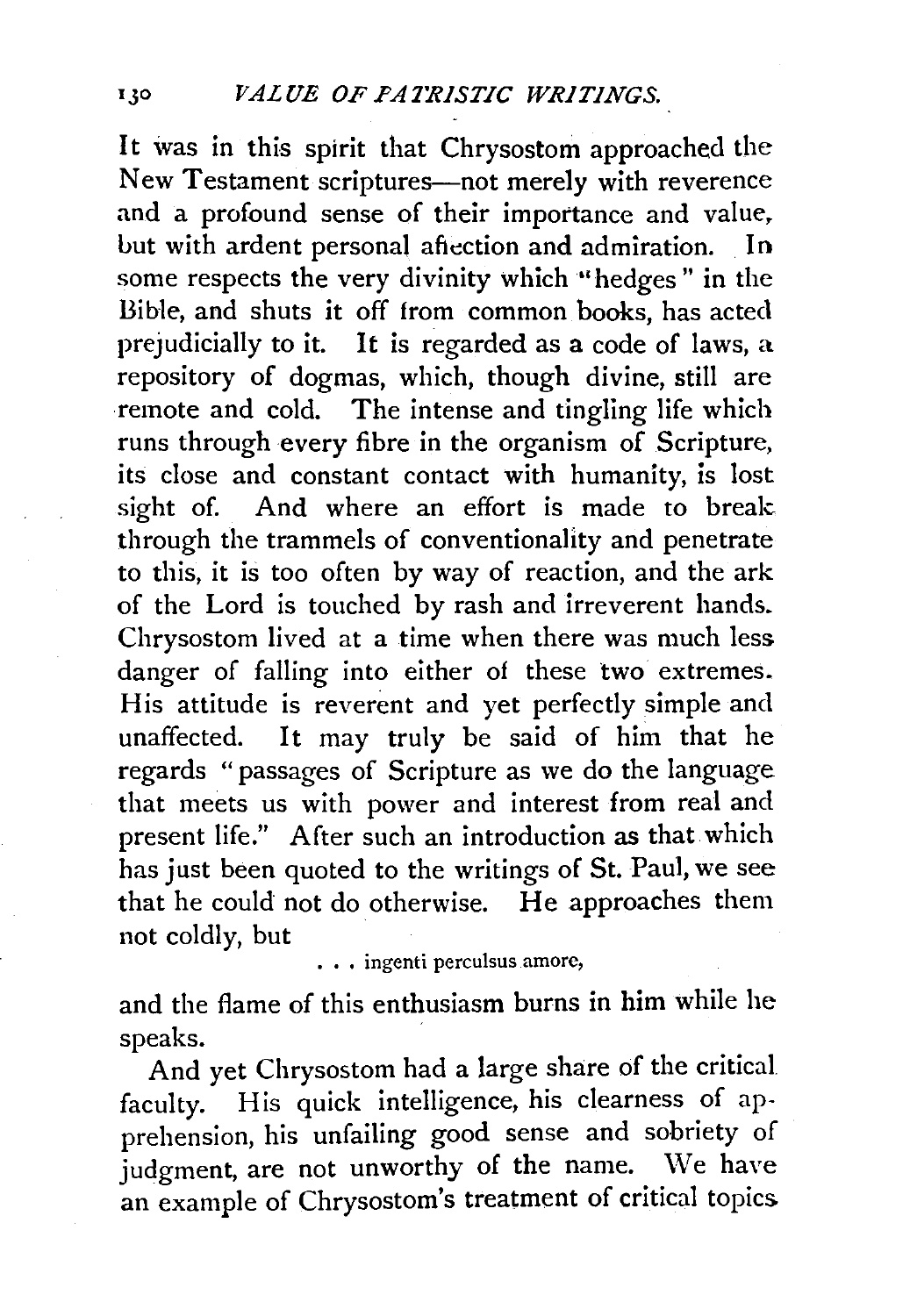in the passage which forms the continuation of that just quoted. After a few more words of preface, he goes on to take a rapid survey of St. Paul's Epistles, assigning to each its proper place; It is a mistake, he says, to suppose that the Epistle to the Romans was written first. The two Epistles to the Corinthians were written before it, for in them the Apostle speaks of a possibility that he may go up to Jerusalem with money collected for the poor Christians of the mother Church. When he wrote to the Corinthians this intention was still uncertain ; when he wrote to the Romans it was decided and apparently near at hand. A similar allusion to the collection of alms shcws that the Epistles to the Corinthians come after those to the Thessalonians. Galatians, Chrysostom thinks, also preceded Romans. But the latter is before the Epistles that were written from Rome, such as the Philippians, which contains a salutation "from Cæsar's household," and the Hebrews, in which greeting is sent from "them of Italy." The latest of all the Epistles. the Second to Timothy, was also written from Rome. In this the Apostle speaks of his approaching end. In. like manner in the letter to Philemon he describes himself as "Paul the aged." The mention of Onesimus along with Archippus is proof that Colossians and Philemon were written about the same time. The order in which the Epistles usually came determined no more than it did in the case of the Minor Prophets, where considerable intervals of time were disregarded.

Nor was it to be thought that an inquiry such as this into the dates and succession of the Epistles was. a piece of superfluous curiosity. On the contrary, it often served to throw light upon the subject of the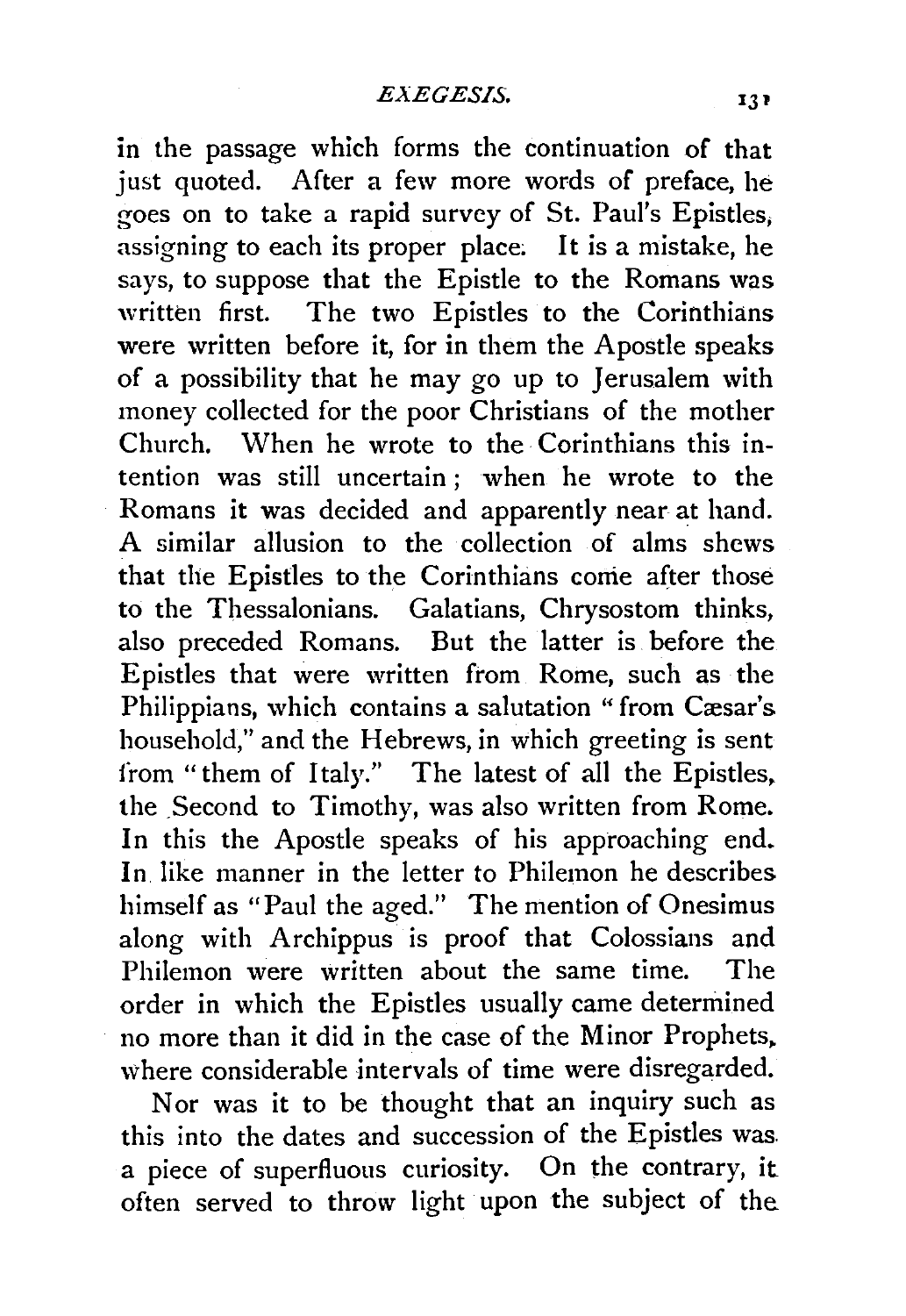Epistle. Thus in the Romans and the Colossians the Apostle touched upon a similar topic, the distinction of meats; but in the one case mildly (Rom. *xiv.* 1), in the other with greater boldness of speech (Col. ii.  $16-23$ ). The cause of this was to be sought in the different date at which the two Epistles were written, just as a physician treats the first stages of a disease differently from advanced convalescence, or as a teacher treats young children differently from those who are older.

In observing this difference in tone between the Epistle> to the Romans and the Colossians, Chrysostom makes a point which had escaped the attention of Theodore. In his general views as to the sequence and date of the .Pauline Epistles he and Theodore resemble each other, and Chrysostom is the less faulty of the two. He is not only for the most part right in his conclusions, but the indications on which he relies are well selected. It is, however, curious that the phrase "they of Italy" *(ot*  $d\pi\delta$  $\tau\hat{\eta}s$  *'I* $\tau a\lambda/as$ *)* should be singled out as proof that the Epistle to the Hebrews was written from Rome. Some modern scholars (notably Bleek) have maintained the direct opposite of this, arguing that the phrase denotes persons who, though once inhabitants of Italy, were so no longer, *i.e.,* an Italian colony in some city such as Alexandria or Ephesus. And this is at least the *prima facie* view of the case. Greek usage will indeed defend Chrysostom's interpretation-and we have in this an instance of the value of the Greek Fathers from the knowledge which they possessed of their own mother tonguebut at the same time it certainly cannot be pressed to the exclusion of the other possibility.

Of the historical and critical questions which fill so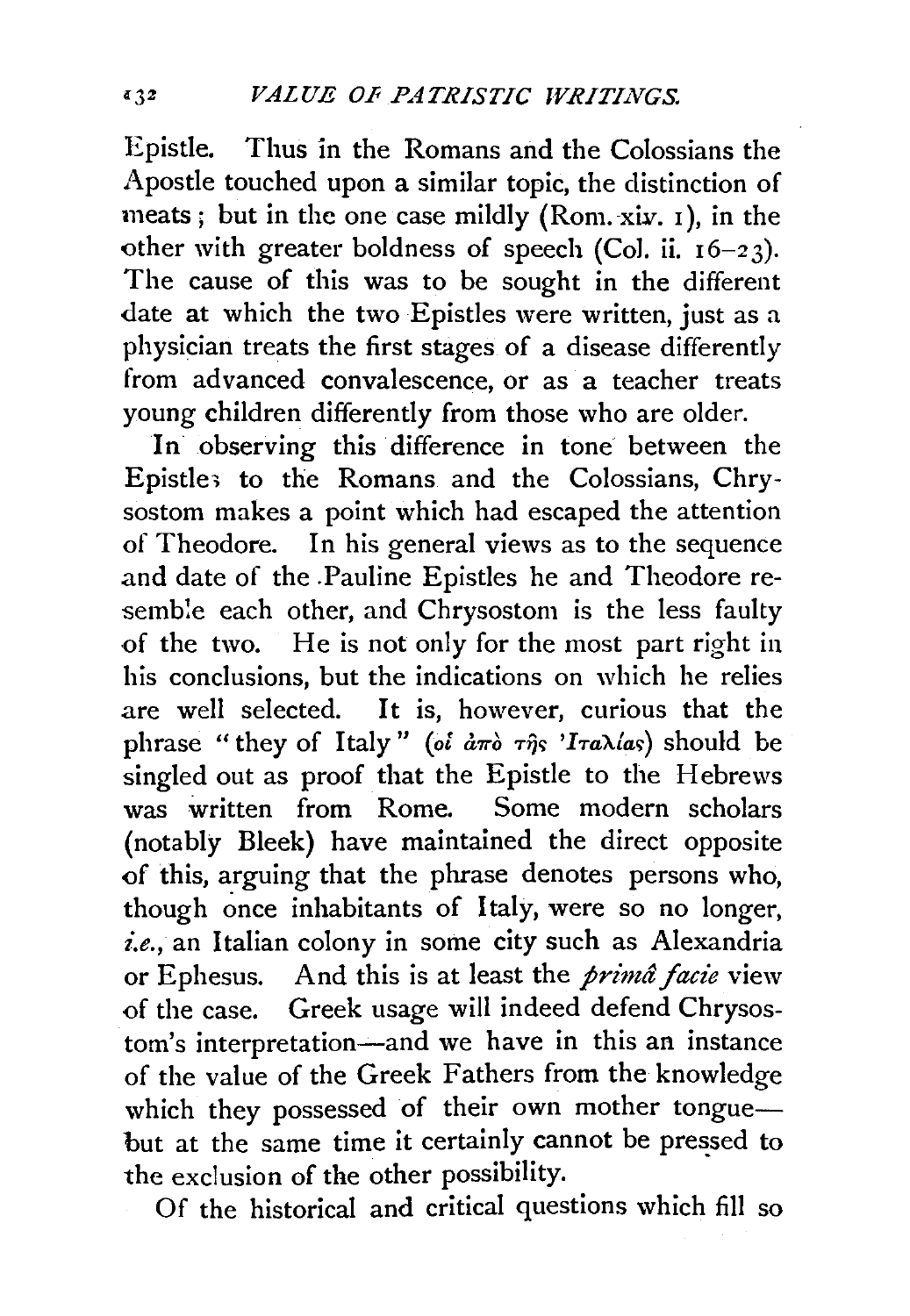large a place in modern commentaries Chrysostom does not say much, and what little he does say is of· no great value. He sees-or at least notices-no difficulty in the mention of Theudas and Judas of Galilee (Acts v. 36, 37). The names of Felix and Festus lead him into no historical digression. In regard to the Egyptian of Acts xxi. 38 he is content to say that he was "a cheat and impostor." The hearing of St. Paul before King Agrippa only draws from him the remark that this is a " different Agrippa, after him of James's time, so that this is the fourth Herod." In the Homilies on St. Matthew he mentions three different accounts that were given of "Zacharias the son of Barachias," who was slain between the temple and the altar: "Some say" *[e.g.,* Origen, Basil, and other Fathers] "that he was the father of John; some the prophet ; some a priest with two different names, whom the Scripture also called the son of Jehoiada." He will not admit that the "true yokefellow" of Philippians iv. 3 means the wife of St. Paul-an ancient fancy revived in modern times by M. Renan.<sup>1</sup> He leaves it an open question whether the word translated "yokefellow" (syzygus) may not be a proper name. It is not surprising if, with Theodore of Mopsuestia and Theodoret, Chrysostom also took the word "prætorium" in Philippians i.  $13$  in the sense of palace, asserting that this was the older usage, though no clear example of this sense of the word can be adduced.<sup>2</sup> The argument for the identity of "bishops" with "presbyters," in the opening salutation of the same Epistle, Chrysostom states with even more fulness and

<sup>1</sup>*Saint Paul,* p. 148.

• See Lightfoot, *Philippialls,* p. 98.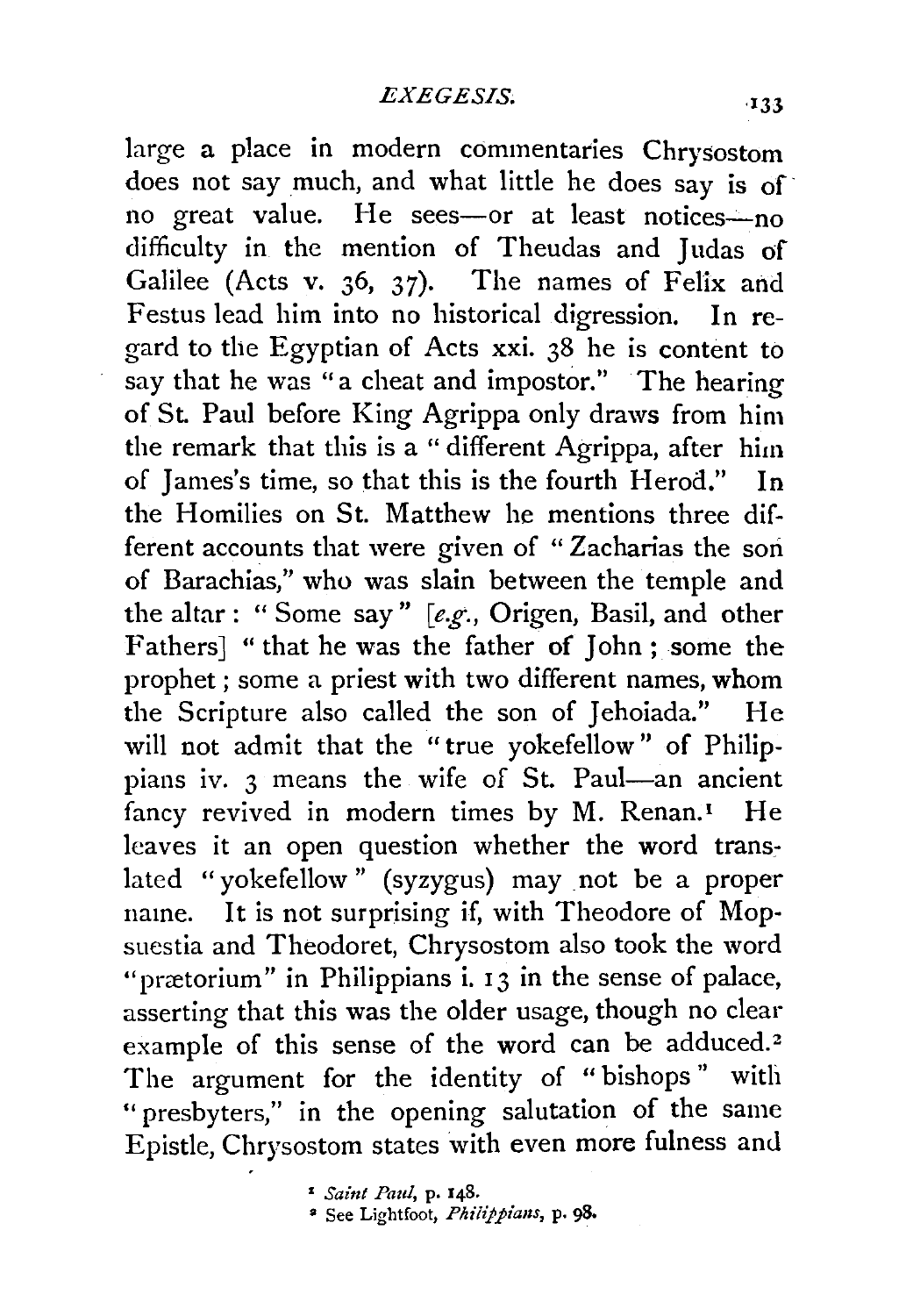vivacity than the two Antiochene commentators just named.

There is, however, one instance where Chrysostom has fallen into an extraordinary blunder. The Homilies on the Acts are said to be among his "feeblest works," 1 and, whether or not this verdict is justified as a whole, in one place at least his good genius certainly forsook him. The allusion of St. James to the previous speech of St. Peter in the debates at the Council of Jerusalem, " Symeon hath declared how God at the first did visit the Gentiles," &c., Chrysostom takes as if it referred to the prophetic language of the aged Symeon in Luke ii. 25, 32, "A light to lighten the Gentiles!" *z* The substitution of "Symeon" for the more ordinary "Simon" has quite bewildered him.

It is not, however, in this department of exegesis that the excellence of Chrysostom would naturally be

<sup>1</sup> " The fifty-five homilies on the Acts are among Chrysostom's feeblest works. The style is inelegant. the language unrefined, and the line of interpretation jejune' (Photins, cod. 174). 'Multa plumbea' is Savile's verdict, while that of Erasmus is harsher still, Ebrius et stertens scriberem meliora '" (Canon Venables, in *Dictionary of Christian Biography*, *i. p. 533*). Against this, however. should be set a very different estimate by the editor ot the *Speaker's Commentary:*  "Among the ancients Chrysostom stands predominant in this as in all other departments of Biblical exegesis. The Homilies on the Acts belong to the later part of his life ; they were delivered in the third year of his episcopate at Constantinople, and, like other productions of that period, are less distinguished for vigour and eloquence than those of earlier years ;. but they present the same combination of a devout and reverential spirit with keen discernment, sound judgment, and a genuine historical instinct, which preserves him from grave errors into which some considerable scholars ot our own time have been betrayed"  $(N, T, i\infty)$ , 347).<br><sup>2</sup> I have followed here the carefully revised text used by the Oxford editors. In

the Benedictine text (which is based for the most part on a single MS. of the tenth century, and does not agree with the early quotations) the passage reads quite differently : " Some say that this is he who is mentioned by St. Luke ; others that he is some other person of the same name. But whether it be the one person or the other is a point about which there is no need to be particular ; but only to receive as necessary the things which the person declared." If this were the true text (which it pretty certainly is not, though there may be a douht as to the alternative for it), it would only bring out still more clearly the indifference of the commentator to historical precision.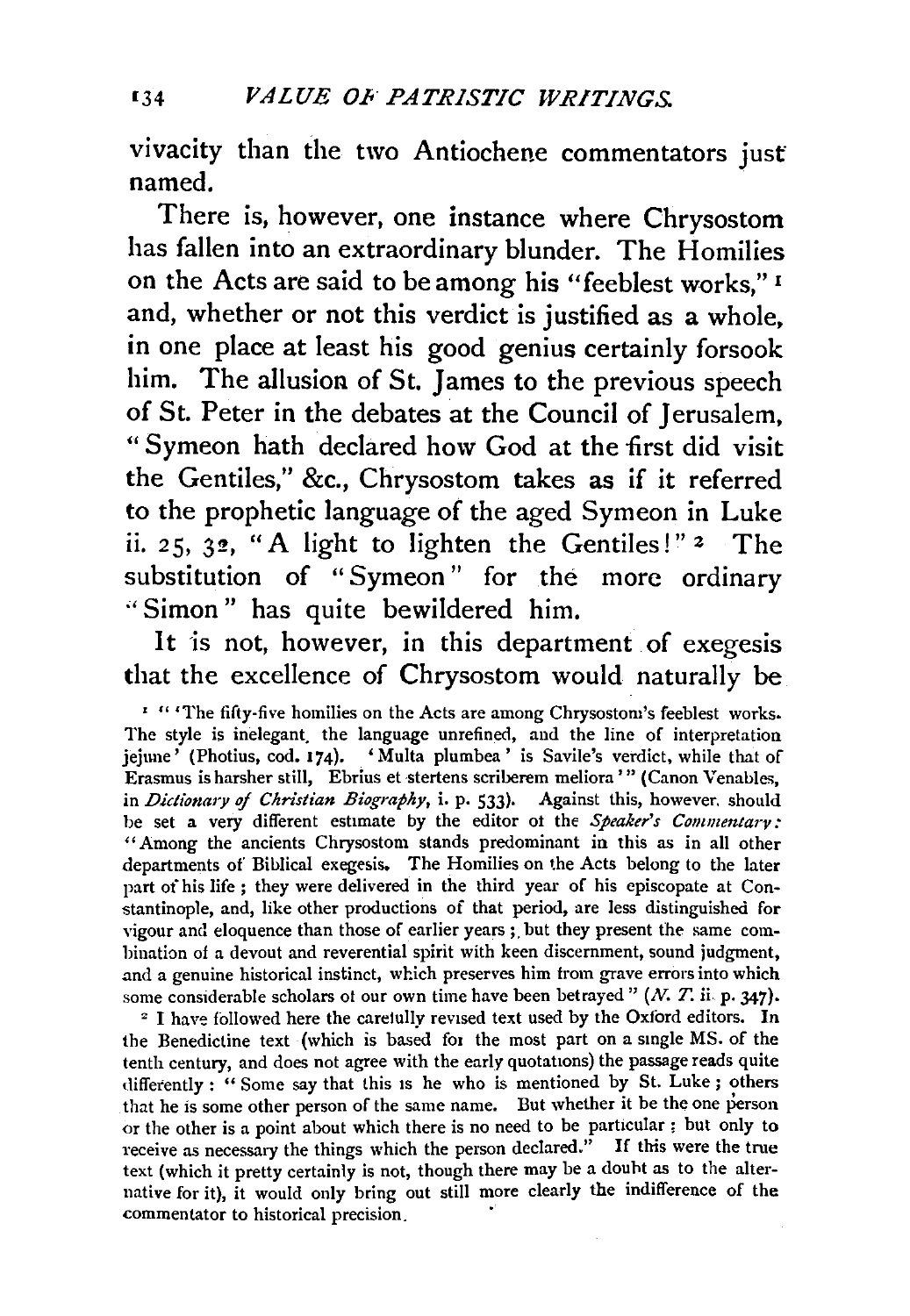sought. He is too late to contribute traditions of much value, and the age to which he belonged cared little for historical or antiquarian illustration. Chrysostom probably represents the best type of grammatical scholarship among the Fathers. Bishop Ellicott entertains for him " often as a scholar, always as an exegete, the greatest respect and admiration." 1 Bishop Lightfoot describes his Homilies on Galatians as "an eloquent popular exposition, based on fine scholarship." 2 The modern reader will be surprised to find how carefully and frequently the rules with which he is himself familiar are applied by this ancient writer, whose habitual use of the language in which the New Testament was written might be supposed to be a drawback rather than an advantage to the conscious analysis of its structure. Thus on John xii. 39 ("They could not believe, because Isaiah said," &c.) he notes that the use of  $\delta\tau\iota$  is "not causal but ecbatic" ( $\partial\dot{v}\chi\iota$  *alno hoylas*  $d\lambda\lambda'$  *εκβάσεως*): "it was not because Isaiah spake that they believed not, but because they were not about to believe that he spake." On 2 Corinthians iii. 17, Chrysostom has an elaborate argument turning on the presence or the absence of the article with the predicate : "Since some maintain that the expression *whm*  one shall have turned to the Lord is spoken of the Son, in contradiction to what is quite acknowledged, let us examine the point more accurately, having first stated the ground on which they think ·to establish this. What, then, is this ? Like, saith one, as it is said, God is a Spirit; so also here, ' The Lord is a Spirit.' But he did not say, ' The Lord is a Spirit,' but *The*  Spirit is that (the) Lord. And there is a great dif-

• *Galatians,* p. xxvii. • Ibid. p. 225.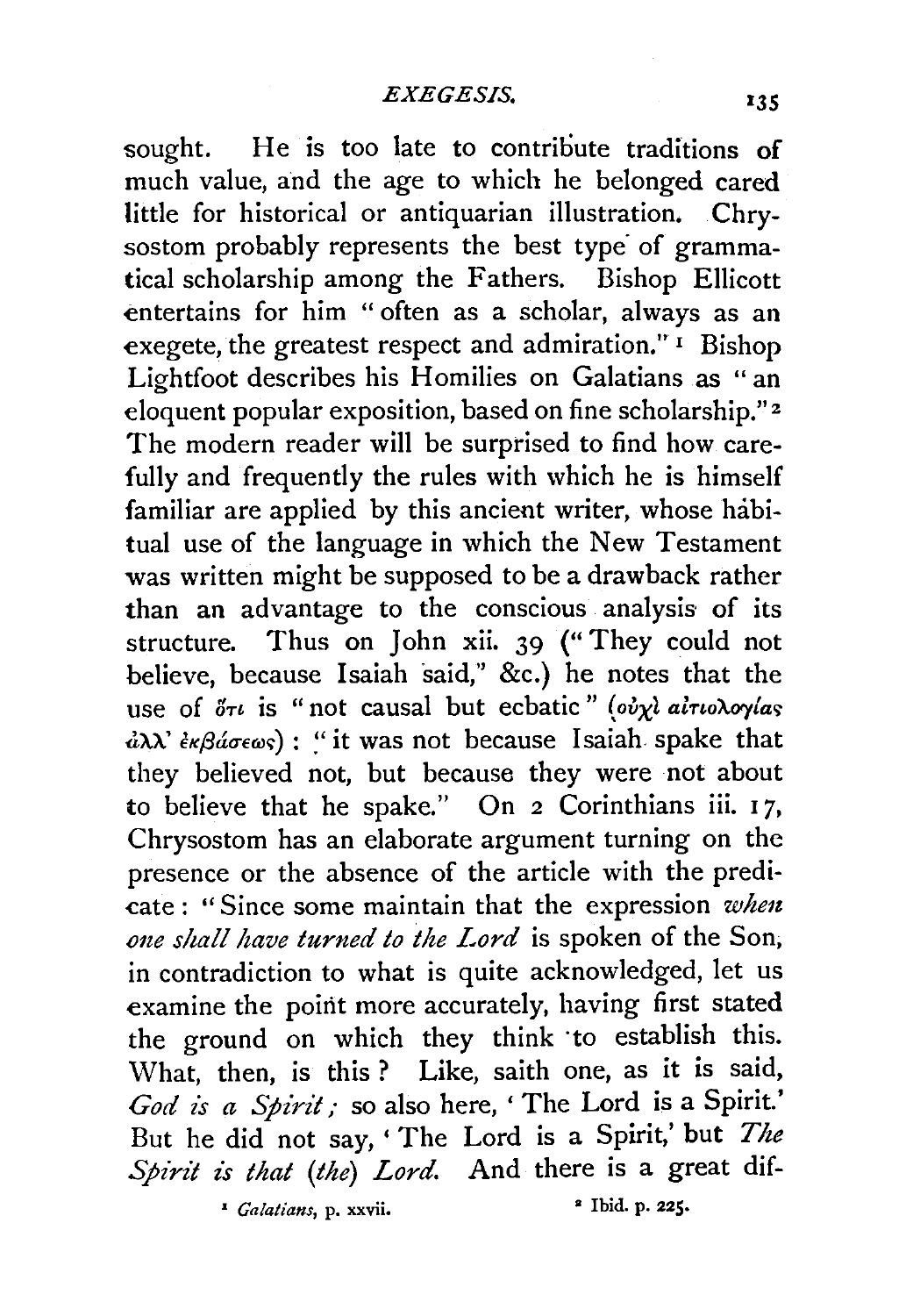ference between this construction and that. For when he is desirous of speaking so as you say, he does not ioin the article to the predicate  $(\tau \hat{\omega} \cdot \hat{\epsilon} \pi \iota \theta \hat{\epsilon} \tau \omega \hat{\alpha} \theta \hat{\theta} \rho \partial \nu \omega \hat{\omega})$  $\frac{1}{\pi \omega \sigma \tau \theta}$  *word*." Chrysostom can hardly be right in making  $\tau\delta\pi\nu\epsilon\hat{\nu}\mu a$  the subject here, but he is perfectly justified in the distinction which he draws as to the use of the article. The Apostle says not " The Lord is *a* Spirit," but " The Lord is *the* Spirit;" in other words, the relation of union or fellowship into which the believer enters with Christ is at the same time a relation of fellowship with the Holy Ghost. These two passages are especially interesting because of the technical terms of grammar introduced into them, showing that Chrysostom had made a definite study of this subject. Less direct indications of his accuracy as a grammarian meet us constantly.

In his definitions and explanations of words Chrysostom is always clear, often happy, and generally sound. Thus on Galatians  $i$ ,  $18$  he remarks that the word *iorophoal* ("to see Peter") is the word specially used by those who "make acquaintance with great and illustrious cities;" on Galatians iv. 5, "that we might receive the adoption of sons," he notes that  $\frac{\partial \pi}{\partial \theta} \omega_{\mu} = v$ means to receive that which is destined for one, or " which is one's due;" on the combined phrase "bite and devour" in Galatians v.  $15$  he has a good comment: "he does not say merely, *ye bite*, which one might do in a passion, but also *ye devour,* which implies persistent malice; to bite is to satisfy the feeling of anger, but to devour is a proof of the most savage ferocity." Here again is his note on *ανακεφαλαιώσασθαι* in Ephesians i. 10: "What is the meaning of this word *brought under one head?* It is *to knit together.*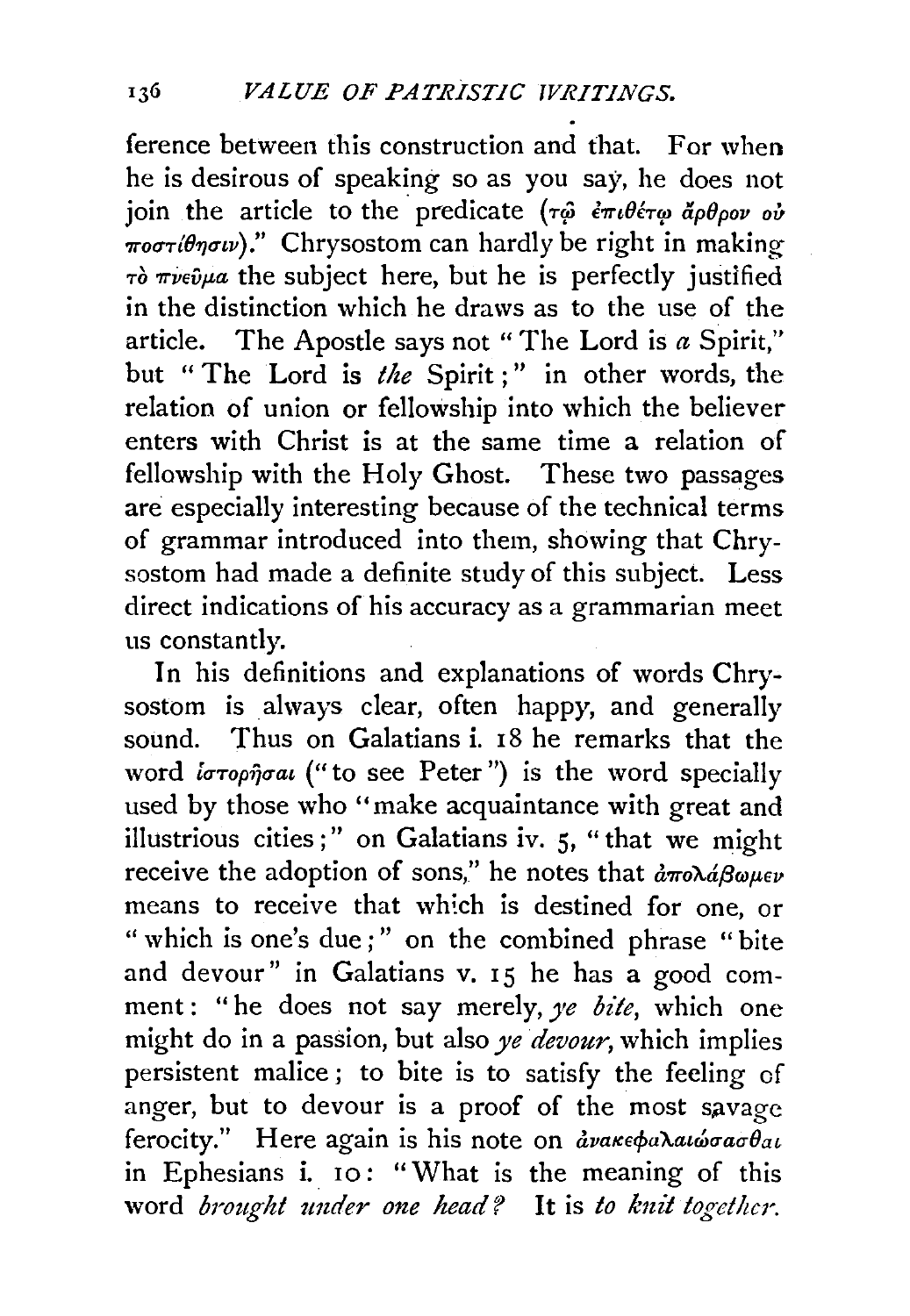Let us, however, endeavour to get near the exact import. With ourselves, then, in common conversation, the word means the summing into a brief compass things spoken at length, the concise account of matters described in detail. And it has this meaning. For Christ hath gathered up in Himself the dispensations carried on through a lengthened period, that is to say, He hath cut them short." In commenting on Ephesians ii. 18 he emphasizes an important distinction which is lost sight of in the. Authorized Version; "On this account it is that when he speaks of our haying *access,* he does not use the word which means our coming to God (πρόσοδον), but which implies God's bringing us to Himself ( $\pi \rho \sigma \alpha \gamma \omega \gamma \gamma \nu$ ), for we came not of ourselves, but it was He that brought us."

Examples like these might very readily be multiplied. Here Chrysostom is upon his strong ground. His mind is eminently clear, intelligent, highly-trained. He is quick in seizing an idea, apt in giving it expression, bright and vivid in impressing it upon his hearers. His own intense desire of personal holiness gives him a never failing eloquence on this theme. It is upon the profound doctrinal side of Christian teaching that he is most disappointing. Dr. Westcott remarks <sup>1</sup> upon his Homilies on St. John that "the reader will probably miss the signs of a spontaneous sympathy with the more mysterious aspects of the Gospel." Instances of this may be found not only in the deeper parts of St. John's Gospel, but also in passages like

VOL. XII. 10

<sup>&</sup>lt;sup>I</sup> Speaker's Commentary, N. T. ii. p. xcv. It may be noted in reference to this that Neander *(Der heilige Johannes Chrysostomus*, p. 6), speaks of Chrysostom as possessing in large measure "a Johannean clement," while Augustine rather represents the spirit of St. Paul. I suspect that the affinity is more clearly marked in the latter case than in the former.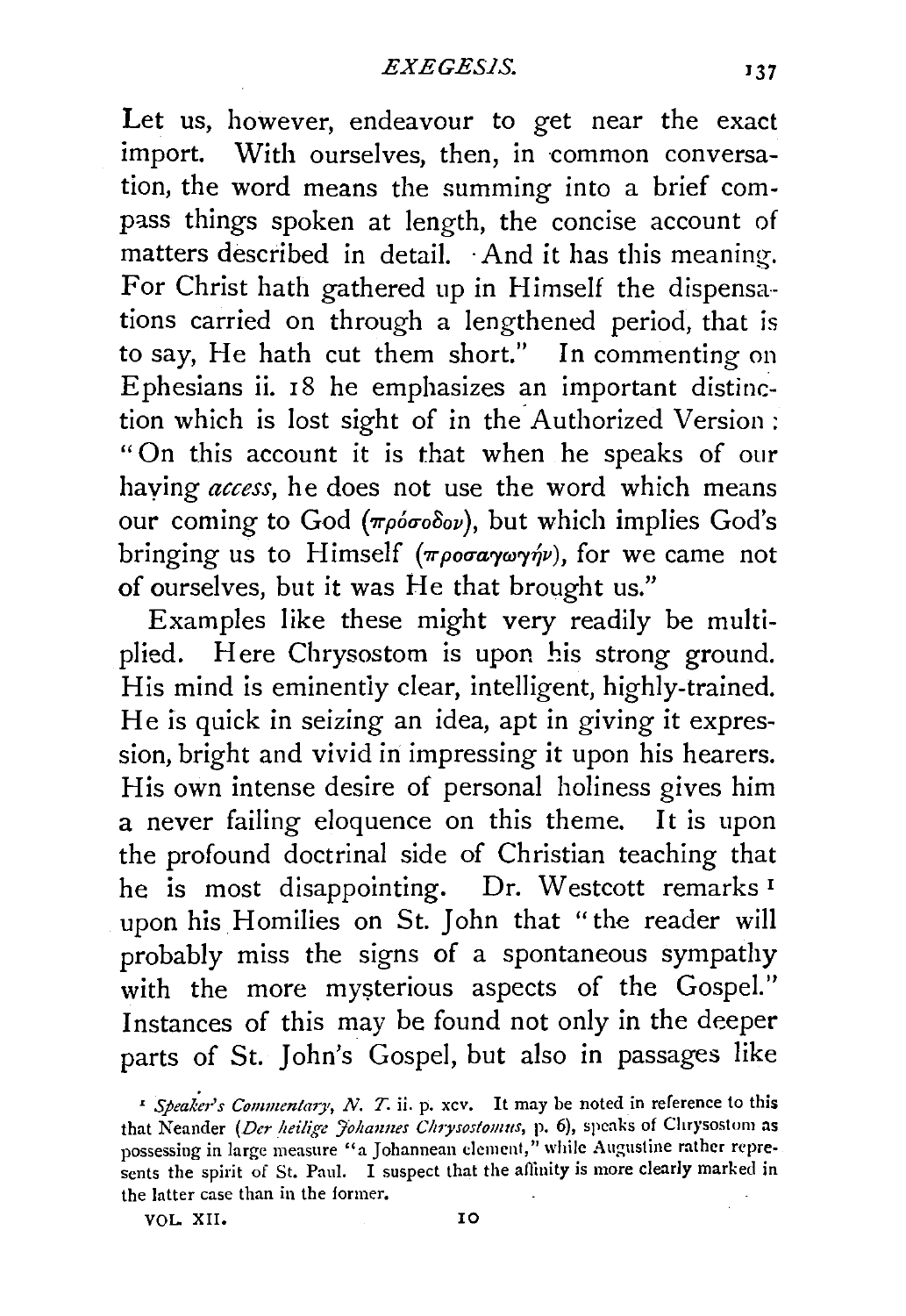Romans iii. 21-26, the keystone of St. Paul's teaching, where Chrysostom's exposition is thin and superficial. Chrysostom was strictly orthodox ; and yet though evert Augustine himself defended him from the charge of Pelagianism, he had certainly leanings in that direction. His continual exhortations to holiness of life assumed in man a power of self-reformation. He believed that the Fall had only weakened the impulse towards good in human nature, not that it was radically infected with evil. And hence he was hopeful as to the result of efforts after a higher life, even though those efforts did not claim to rest entirely upon the Divine aid and prompting. In fact, it may be said that Chrysostom's conception of the relation of the human soul to the work of grace represented a simple *prima facie* view in which the brighter lights and darker shadows of the Augustinian theory were wanting, but which along with the sombre tones of that theology lost also something of its tragic grandeur. It is not to be wondered at that Chrysostom, like most of the writers of his time, should use materialistic language respecting both the sacraments, but he also brings out vividly the moral and spiritual side of the teaching expressed in each. These are the terms in which he speaks of the sacrament of baptism: "In baptism are fulfilled the pledges of our covenant with God- burial and death, resurrection and life ; and these take place all at once. For when we immerse our heads in the water, the old man is buried as in a tomb below, and wholly sunk for ever; then as we raise them again the new man rises in its stead. As it is easy for us to dip and to lift our heads again, so is it easy for God to bury the old man and to shew forth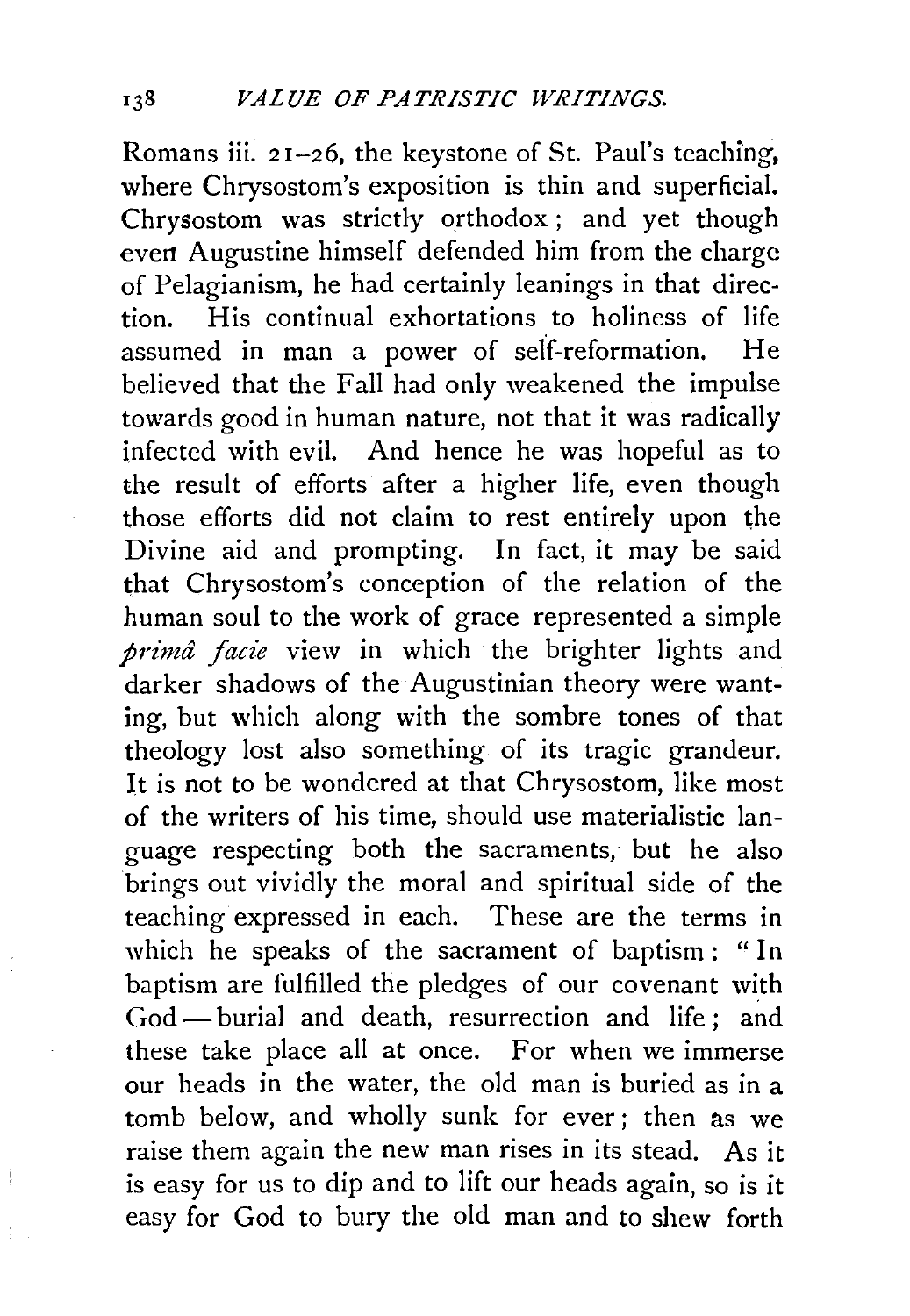the new. And this is done thrice that you may learn that the power of the Father, the Son, and the Holy Ghost fulfilleth all this." 1 And this is what he says in regard to the Eucharist: "On this account He hath mixed up Himself with us; He hath kneaded up His body with ours, that we might be a certain One Thing, like a body joined to a head. For this belongs to those who love strongly; this for instance Job implied, speaking of his servants, by whom he was beloved so exceedingly that they desired to cleave unto his flesh. For they said, to shew the strong love which they felt, *Who would give us to be satisfied with his flesh?* <sup>2</sup> Wherefore this also Christ hath done, to lead us to a closer friendship, and to shew His love for us; He hath given to those who desire Him not only to see Him, but even to touch and eat Him, and to fix their teeth in His flesh, and to embrace Him and satisfy all their love." 3 There is certainly a strong materializing element here, but it is capable of being separated from the idea which it encloses, and that idea is presented with Chrysostom's usual vividness and force.

The field in which such a commentator will be seen at his best is the borderland between faith and practice, the point at which doctrine is translated from the abstract into the concrete, where theoretic statement ends and the inculcation of Christian duty begins. And the present paper shall close with selections from a passage of this kind, chosen rather with the double object of at once exhibiting the characteristics of Chrysostom's mind, his lucid exposition; his accurate scholarship, his vivacity of style, and his earnestness

<sup>&</sup>lt;sup>1</sup> *Hom. in Joh.* iii. 5.

<sup>&</sup>lt;sup>2</sup> The meaning of the original (Job xxxi. 31) is "to be satisfied with meat from his table." 3 *Ilom. in 7oh.* vi. 52.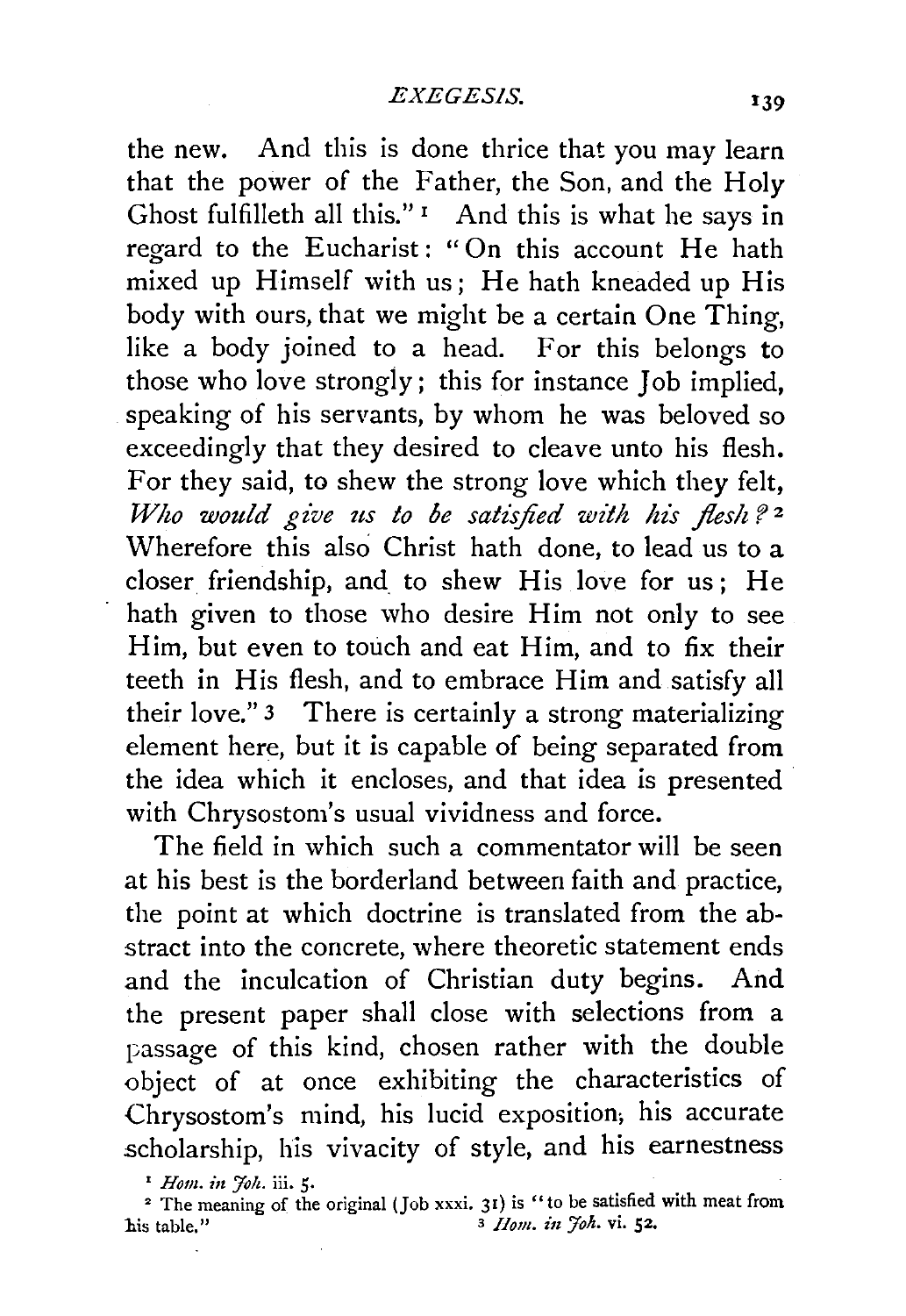of appeal ; and also at the same time of shewing what his opinion was upon several points which have been somewhat debated amongst modern scholars. The quotations are taken from the Homilies upon Romans xii. " *Presmt your bodies a living sacrifice.* And how is the body, it may be said, to become a sacrifice ? Let the eye look upon no evil thing, and it hath become a sacrifice; let thy tongue speak nothing filthy, and it hath become an offering; let thine hand do no lawlessdeed, and it bath become a whole burnt-offering. Or rather this is not enough, but we must have good works also : let the hand do alms, the mouth bless them that revile, and the hearing find leisure evermore for lections of Scripture. . . . Such a sacrifice is well-pleasjng, as that of the Jews was even unclean ; for *their sacrifices,* it says, *are unto them as the bread of mourning*. Not so ours. That presented the thing sacrificed dead : this maketh the thing sacrificed to be living. . . . *And be not fashioned after this world,- but be ye transformed by the renewing of your mind.* For the fashion of this world is grovelling and worthless, and but for a time ; neither bath ought of loftiness, or lastingness, or straightforwardness, but is wholly perverted. If, then, thou wouldest walk upright, figure not thyself after the fashion of this life present. For in it there is nought abiding or stable. And this is why he calls it a fashion  $(\sigma_X \hat{\eta} \mu a)$ ; and so in another passage, *for the fashion of this world passeth away.* For it bath no durability or fixedness, but all in it is but for a season ; and so he calls it this age  $(ai\tilde{\omega}v_l)$ , hereby to indicate its liableness to misfortune, and by the word *fashion* its unsubstantialness. For speak of riches, or of glory or beauty of person, or of luxury, or of whatever other of its seem-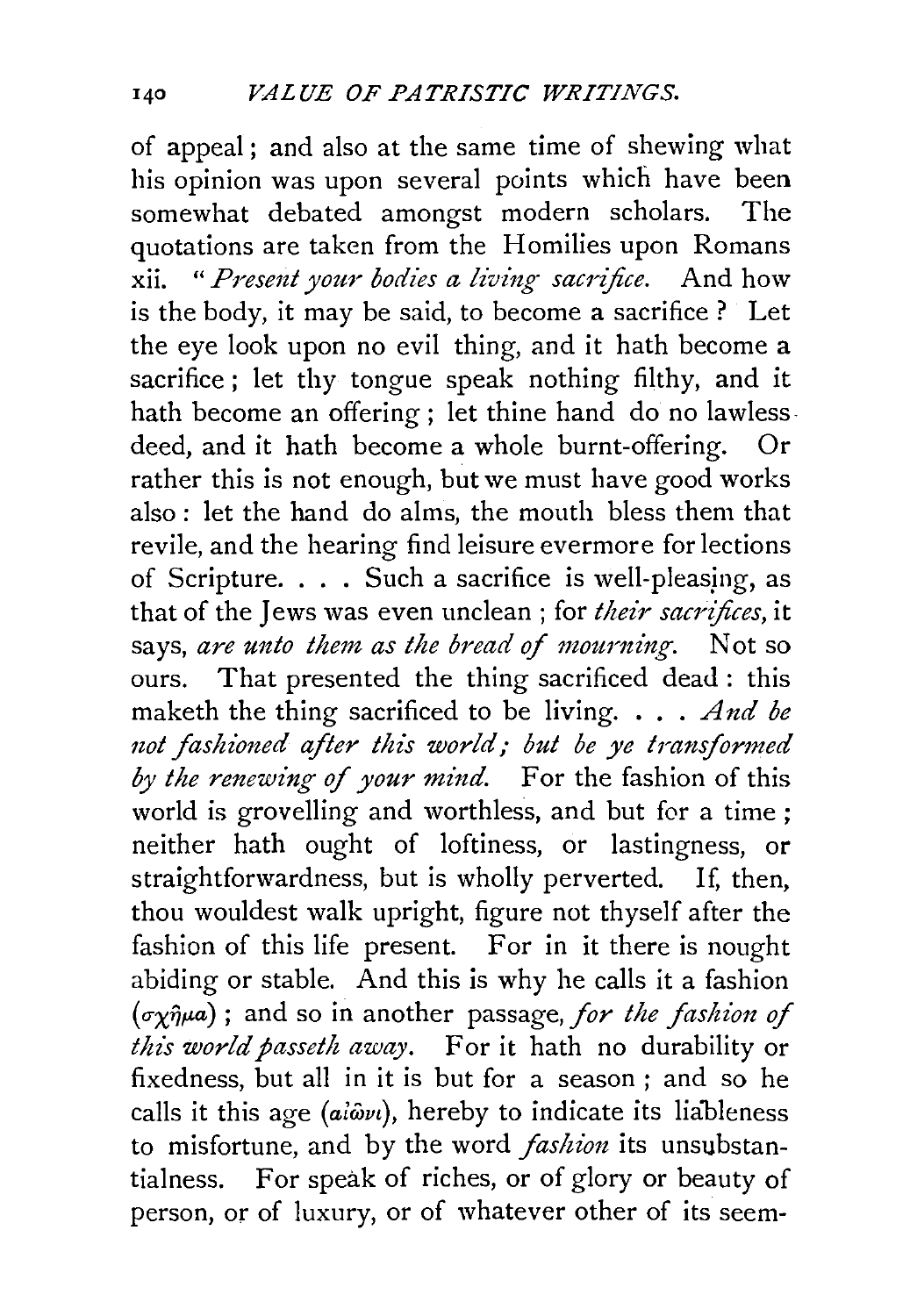ingly great things you will, it is a fashion only, not reality; a show and a mask, not any abiding substance. But *be not thou fashioned after this, but be transformed,*  he says, by the renewing of your mind. He says not change the fashion, but *be· transformed,* to shew that the world's ways are a fashion, but virtue's not a fashion, but a kind of real *form* with a natural beauty of its own, needing not the trickeries and fashions of outward things, which no sooner appear than they go to nought. For all these things, even before they come to light, are dissolving. If, then, thou throwest the fashion aside, thou wilt speedily come to the *form."*  [It will be observed how fully and accurately Chrysostom brings out the difference between  $\sigma \gamma \hat{\eta} \mu a$  and  $\mu$ 00 $\phi$ *n*, on which Trench and Lightfoot insist.<sup>J</sup> ... " *Whether prophecy, let us prophesy according. to the proportion* of *faith.* For though it is a grace, yet it is not poured forth at random, but, framing its measure according to the recipients, it letteth as much flow as it may find the vessel that is brought to be capable of." [A happy paraphrase of  $\kappa a\tau a$   $\tau \gamma \nu$   $\frac{\partial \nu}{\partial \gamma} a\omega \tau \gamma \gamma \gamma$   $\pi i \sigma \tau \epsilon \omega$ s, excluding the mistaken notion, held, *e.g.,* by Wordsworth, that by "faith" is meant here, "the body of<br>Christian doctrine."] . . . "*In honour preferring one another.* . . . There is nothing which makes friends so much as the earnest endeavour to overcome one's neighbour in honouring him."  $\lceil \pi \rho \text{ on } \gamma \in G \text{ and } \sigma \in \mathbb{R}^N$ . • . . · " *M-ind not high things, but condescmd to mm* of *low estate.* That is, bring thyself down to their humble condition ; ride or walk with them ; do not be humbled in mind only, but help them also, and reach forth thy

<sup>1</sup> See Trench, *New Testament Synonyms*, pp. 252-257; Lightfoot, *Philippians*, PP· 125-IJI.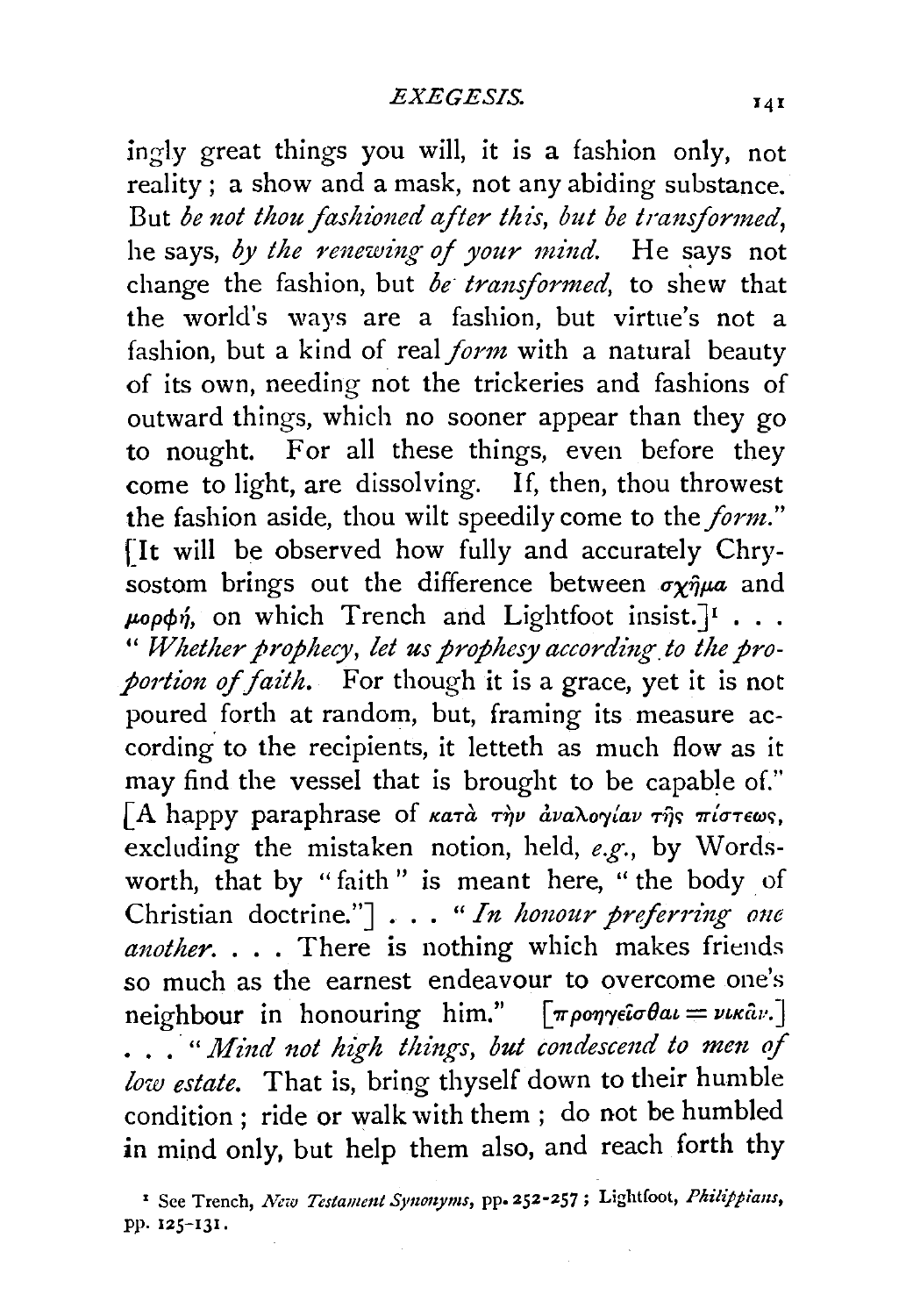hand to them, not by means of others, but in thine own person, as a father taking care of a child, as the head taking care of the body. As he says in another place, *being bound with them that are in bonds.* But here he means by those of low estate, not merely the lowlyminded, but those of a low rank, and which one is apt to think scorn of."  $\lceil$  Chrysostom clearly takes  $\tau_o$ *Ta7retvo'is* to mean "lowly persons," not as Meyer, De Wette, and others, " lowly things."] . . " *Dearly beloved, avenge not yourselves, but rather give place unto wrath.* Unto what wrath? To the wrath of God. Now, since what the injured man desires to see is himself having the pleasure of revenge, this very thing he gives him in full measure, that if thou dost not avenge thyself, God will be thy avenger. Leave it then, he means, to Him to follow up thy wrongs. For this is the force of give place unto wrath."<sup>1</sup> '[So Lightfoot, Meyer, Beet, and a majority of the best authorities. J

I will add just one more passage to shew how eagerly Chrysostom catches a suggestion of poetry, and how finely he works it out. " The night is far spent, the day is at hand. This, then, is upon ending, and the latter is drawing near. Let us henceforth do what belongs to the latter, not to the former. For this is what is done in the things of this life. And when we see the night pressing on towards the morning, and hear the swallow twittering, we each of us awake our neighbour, although it be night still. But, so. soon as it is actually departing, we hasten one another, and say. It is day now! And we all set about the works of the day, dressing and leaving our dreams, and

1 *Ilom. i11 Rum.* xii. I, 2, 6, 10, r5, rg.